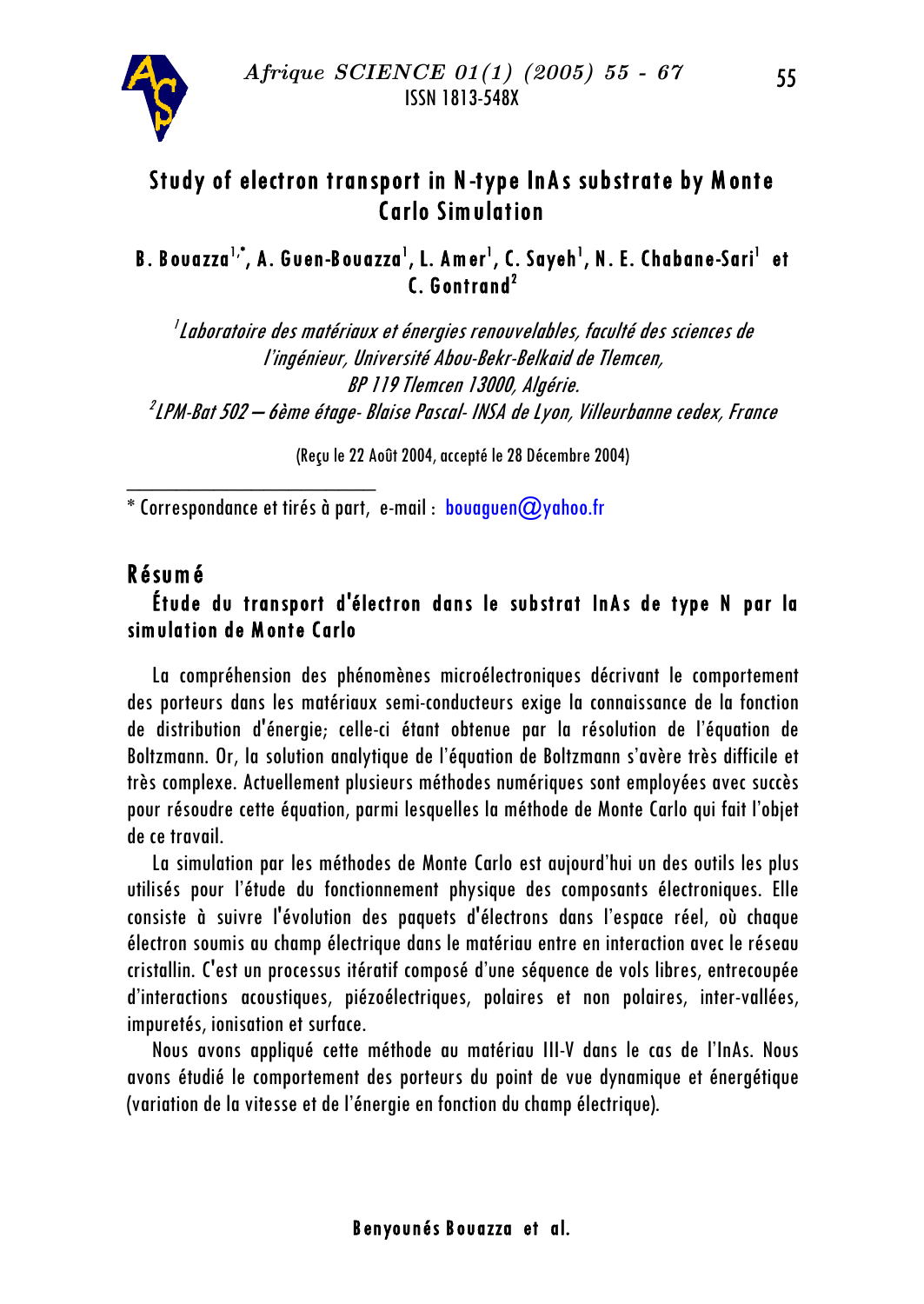La simulation est appliquée, en tenant compte de la variation des porteurs en fonction du temps (mode non stationnaire), de l'effet de la température, et de l'effet de la concentration (dopage). Les résultats que nous avons obtenus s'avèrent comparables à ceux de la théorie.

Mots-clés: Méthode de Monte Carlo, interactions, structure de bande, composants III-V.

## Abstract

The microelectronic comprehension of the phenomena which describes the behavior of the carriers in semiconductor materials requires the knowledge of energy distribution function. This distribution function is obtained by the resolution of Boltzmann equation which is very hard to solve analytically. Many methods based on modeling are actually successfully used to solve this equation. This Monte Carlo method is among of the most methods used for electronics components operations studies.

It consists to follow the evolution of electron packets in real space, where each electron subjected to the electric field present in material goes interact with the crystal lattice. It is therefore an iterative process made up from a whole coasting flights stopped by acoustics interactions, polar and non polar optics, piezoelectric, inter-valley, impurity, ionization and surface.

By applying this method to the III-V material, case of InAs, we have described the behavior of the carriers from dynamic and energetic point of view (speed and energy variation according to the field). The simulation is applied, taking into account variation of the carriers as a function of the time in the non stationary mode, the effect of temperature, and doping concentration. The results we obtained are demonstrated to be comparable to the ones of theory.

Keywords: Monte Carlo method, interactions, structure of band, III-V components.

### 1. Introduction

The knowledge of the electron energy distribution function is obtained from the resolution of the partial derivative Boltzmann equation; it makes possible to study the transport phenomena in semiconductor materials. Nevertheless, the analytical solution of this equation is very complex, often one calls upon the techniques of digital simulations. The simulation by Monte Carlo method is one of these techniques, makes it possible to accurately reproduce the various microscopic phenomena existing in semiconductors materials  $[1,2,3]$ .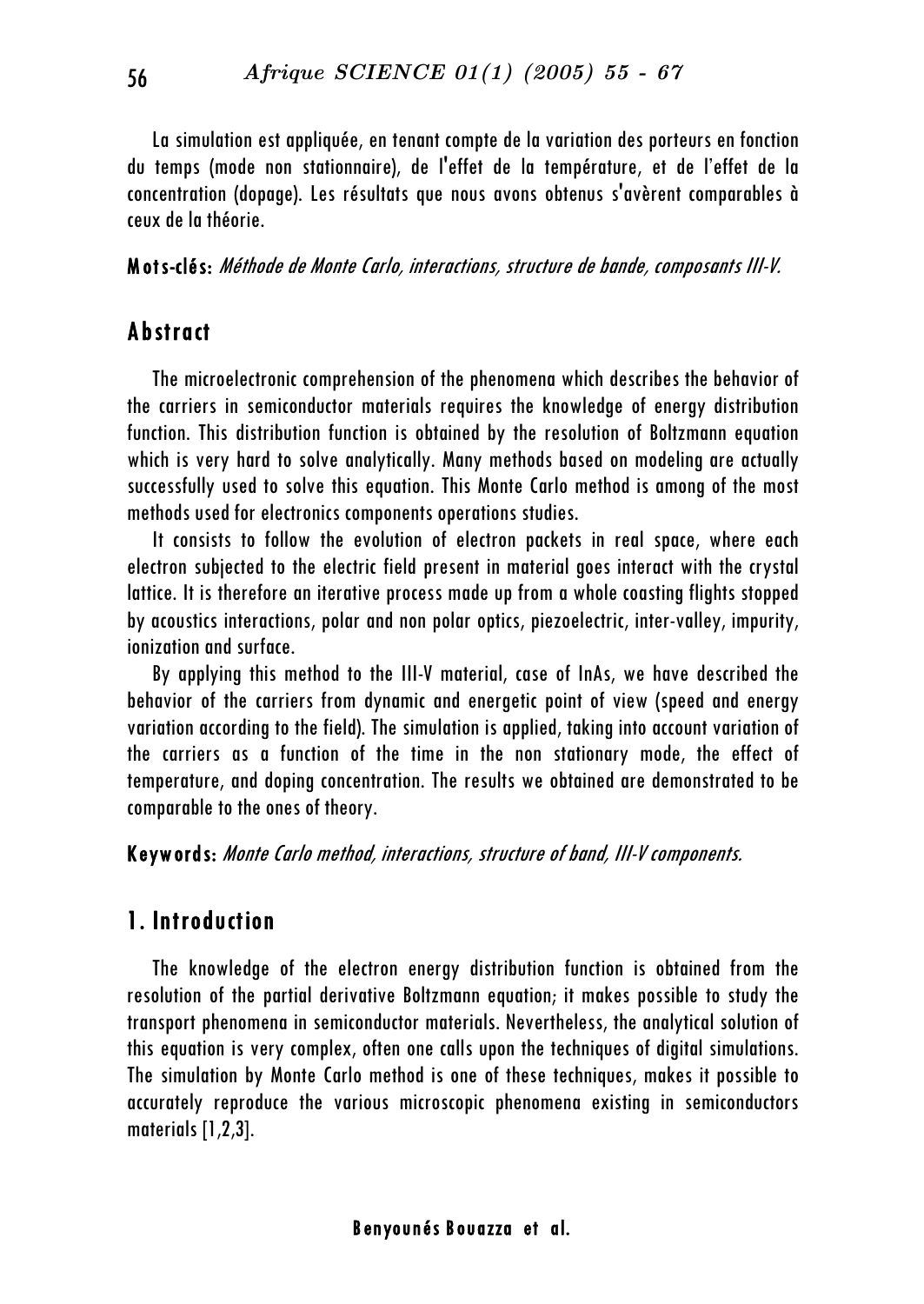The results of simulation enable us to know the stationary and non stationary phenomena, and to get directly to important parameters in electronic dynamics such as speed and energy. The Monte Carlo method we employ to characterize the materials, uses a model with three valleys ( $\Gamma$ , L and X) [4], non parabolic. The Monte Carlo module includes electron scattering with polar optical phonons, inter- and intra-valley optical phonons, equivalent and nonequivalent inter-valley optical phonons, non-polar optical, piezoelectric, impurities, acoustic phonons, ionized and neutral impurity scattering. In addition, alloy scattering and strain effects [5] are considered for the InGaAs channel. All scattering rates are calculated with a form factor (the overlap integral) proposed by  $Matz [6,7]$ .

In the present paper, we have studied arsenic of indium "InAs". It is therefore interesting in order to understand its operation to carry out a complete study of the characteristics of this material and to determine the influence of the external medium on the effects which it produces [8,9]. The simulation employed in our case makes it possible to follow the evolutions of representative particles in the various layers of materials as a function of the time.

#### 2. The Monte Carlo method

The principle of this method consist in following the behavior of each electron submitted to an electric field  $\ket{E}$ , in real space and the waves vectors space [10-12], for  $that:$ 

1 - We have associated for each carrier which we want to simulate the trajectory, an initial wave vector  $\overrightarrow{K}_0$  and an initial vector position  $\overrightarrow{r}_0$  .

2 - We have used the procedure "self-scattering". It consists in building a distribution of time following a law whose expression is simplified by the introduction of a fictitious interaction to the null effects known as "self-scattering"[1]. The knowledge of the state of the electron is carried out during instant of time irregularly partitioned.

3 - With each of the time step we know, for each carrier, its wave vector  $\overline{\hat{K}}$  and that position  $\overrightarrow{I}$  at the instant *t* where the measurement begins. Then for a carrier noted "p", we know:

$$
\overrightarrow{K}_p(t), \overrightarrow{r}_p(t), \overrightarrow{E}_p(t) = \overrightarrow{E}(\overrightarrow{K}_p)
$$
\n(1)

#### Benyounés Bouazza et al.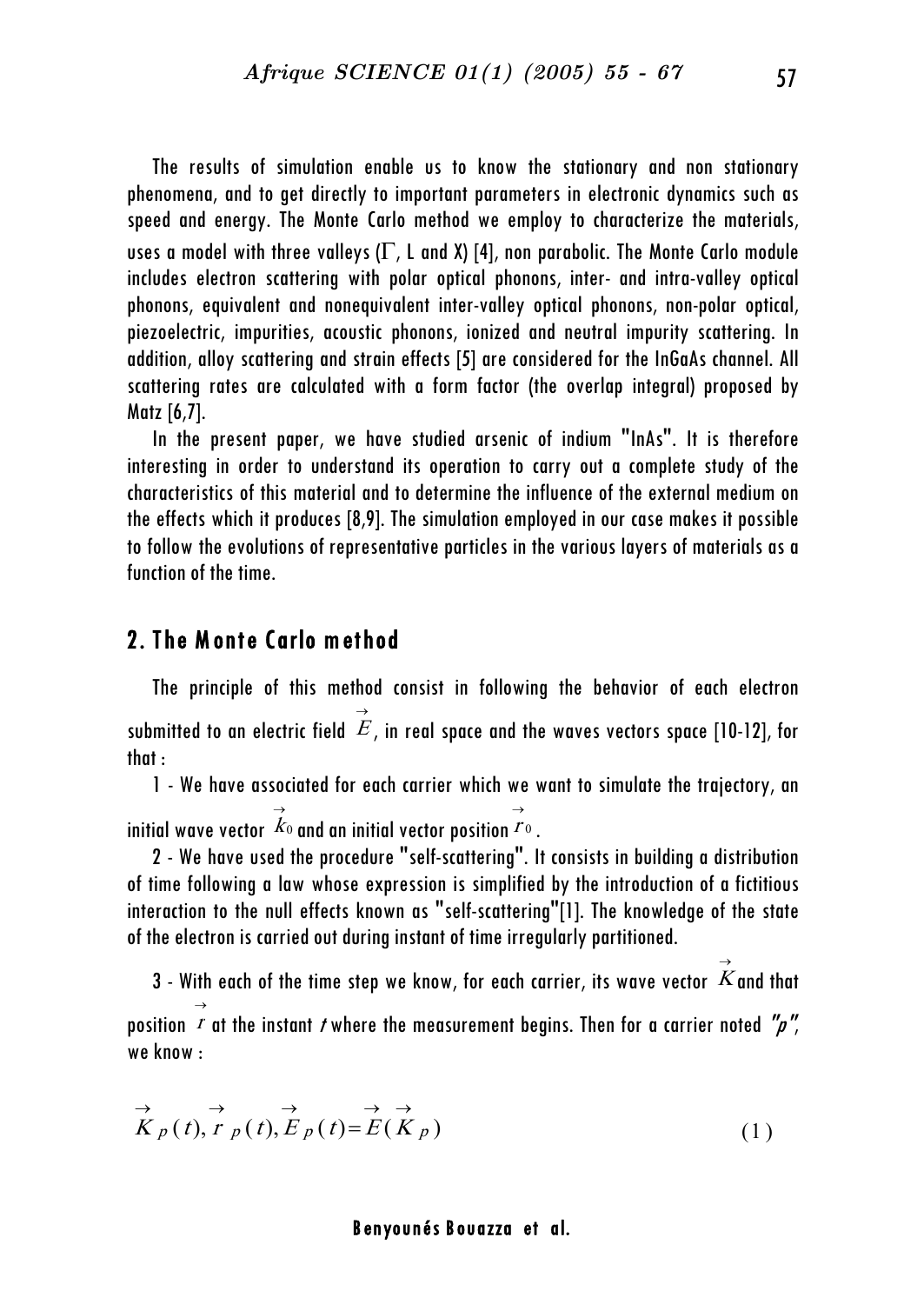4 - We accomplish a coasting flight of duration  $\Delta t$ , so we will have:

$$
\overrightarrow{K}_{p}(t+\Delta t) = \overrightarrow{K}_{p}(t) + \frac{e\overrightarrow{E}}{\eta} \Delta t
$$
\n
$$
\overrightarrow{E}_{p}(t+\Delta t) = \overrightarrow{E}(\overrightarrow{K}_{p}(t+\Delta t))
$$
\n
$$
\overrightarrow{r}_{p}(t+\Delta t) = \int \overrightarrow{v}_{p}(t) dt
$$
\n(2)

5 - We look for if there were an interaction during the interval of time  $\varDelta t$  by pulling at the fate of a random number.

- If there were no interaction, the state of the carrier is not modified.

- If there were interaction, we place the interaction at the instant  $t+\Delta t$  and one seeks

 $\overline{K}^{\rho}$  after the shock by drawing lots from a random number, its state is defined now by  $[13, 14]$ :

$$
\begin{cases}\n\overrightarrow{K}_{p}(t+\Delta t) \\
\overrightarrow{F}_{p}(t+\Delta t) = \overrightarrow{E}(\overrightarrow{K}_{p}(t+\Delta t)) \\
\overrightarrow{r}_{p}(t+\Delta t) = \overrightarrow{r}_{p}(t+\Delta t)\n\end{cases}
$$
\n(3)

## 3. Results and discussion

In order to show the interest in studying the phenomenon of electronic transport in InAs, we present a study in stationary and non-stationary mode.

#### 3-1. Stationary mode

The directly accessible average sizes in simulation are speed and energy. We present on *Figures 1 & 2*, the average drift speed and average energy as a function of electric field. It is noticed that around the critical field, the speed reaches its maximum value, and then it starts to decrease from (3.63 kV/cm).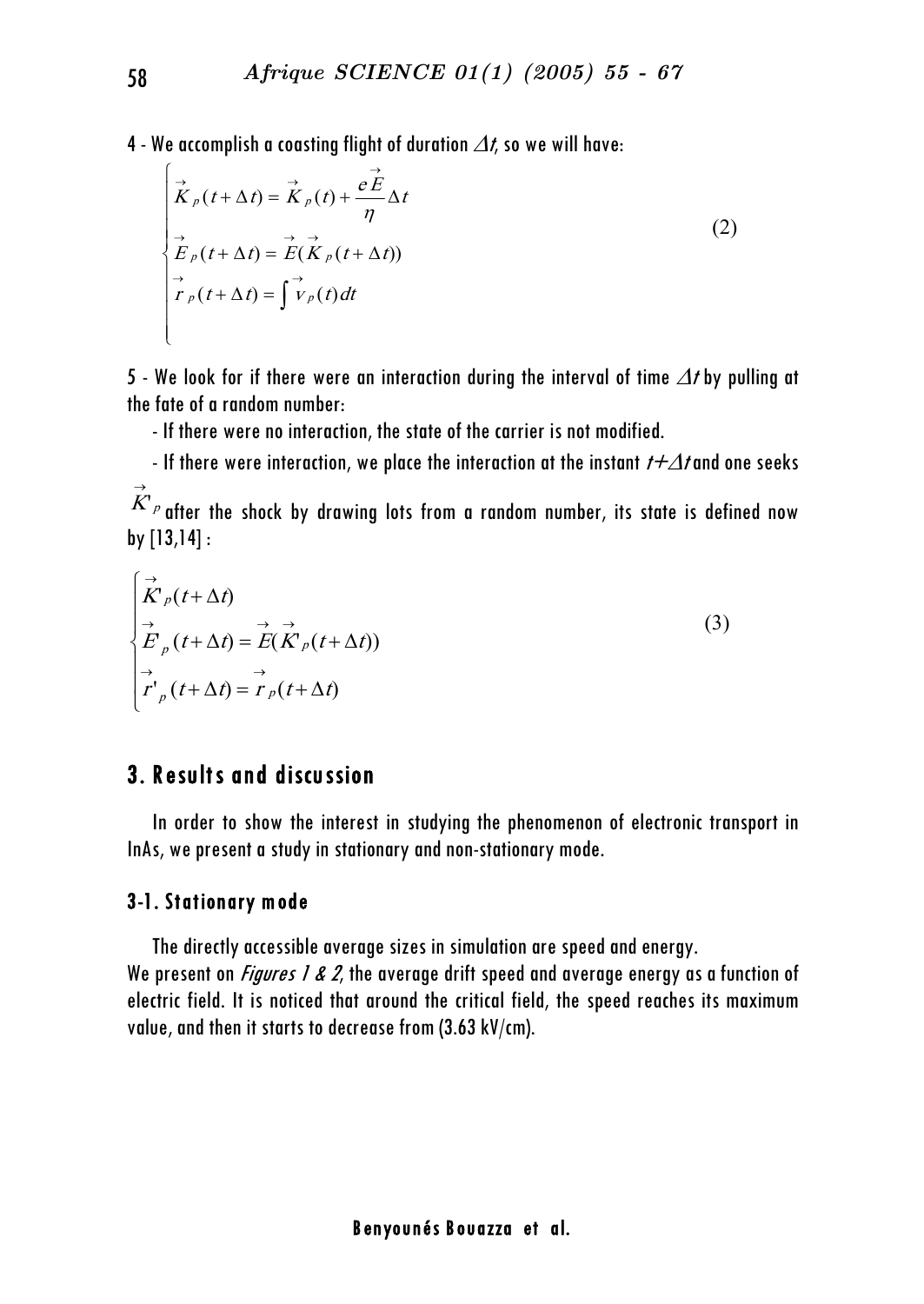

Figure 1 : Speed profile according to the electric field E in InAs

The carriers start to move from the valley  $\Gamma$  towards the higher valleys L and consequently their speeds fall ( the carriers in the valley L are heavier than in the valley  $\Gamma$  ).



Figure 2 : Evolution of energy over electric field E in InAs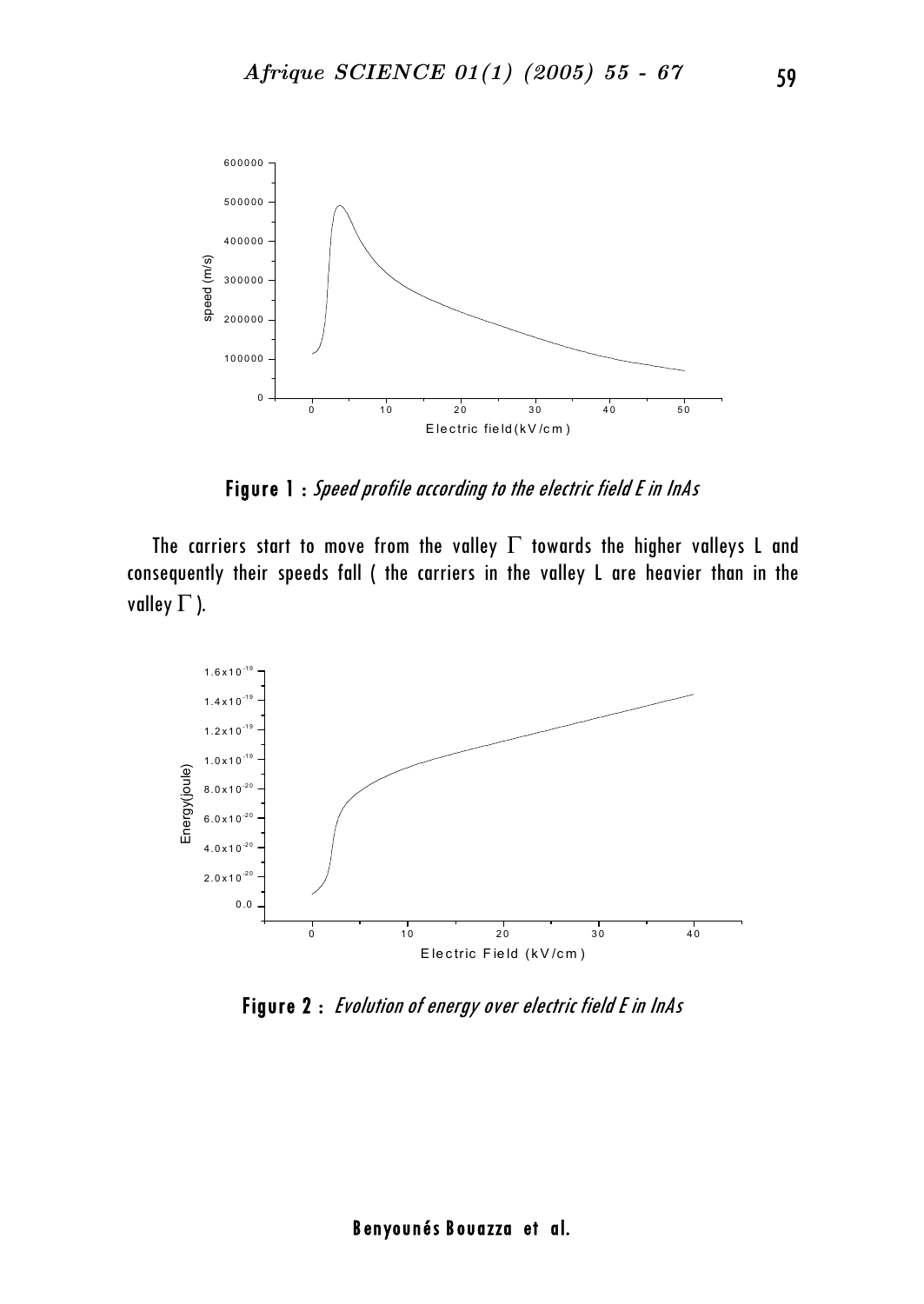As soon as we apply a weak field the energy of the electrons is suddenly surplus compared to the new equilibrium conditions; thus, the electrons will transmit this energy during the interactions [1].



Figure 3 : Speed profile  $\varepsilon$  according to the field E in InAs, InP and GaAs

This energy will take ascending values but in an interval of the rather small values of field which varies from 0 kV/cm to 3.63 kV/cm. Once this value of field is exceeded, the carrier will have an energy which will have a linear variation according to the field.

If we make a comparison with other materials such as InP or GaAs, we can say that InAs has a slope  $\frac{\Delta \mathcal{E}}{\Delta E}$  higher than those others materials *(Figure 3)*. In other words, we can say that in the same conditions, the carriers transport more energy than that transported in the cases of the two others materials.

This study shows that the materials which might present high over speeds are those for which both the mass is very low in central valley and a very high energy gap between the central valley and the most accessible side valleys, so that to allow the electrons to have enough time to acquire high speeds before being transferred.

*Table 1* presents the ratio of effective masses ( $m_r^*/m_o$ ) and the corresponding energy gaps ( $\Delta_{\Gamma}$ ,) values respectively for InS, GaAs and InP compounds. These values show that we can expect better overspeed performances for lnAs than that of GaAs and InP assuming the similar electrical field conditions.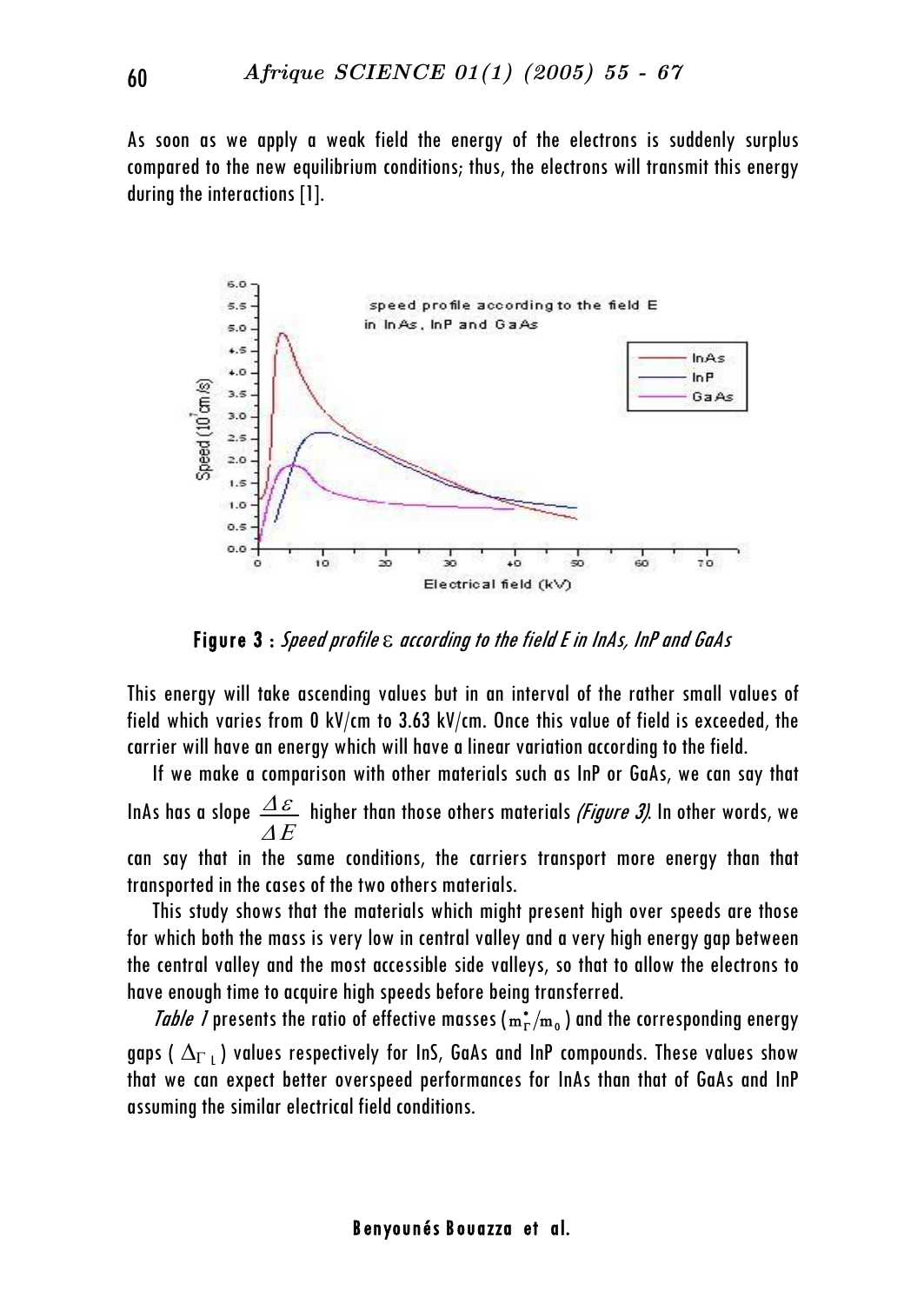|                                | InP       | AsGa    | <b>InAs</b> |
|--------------------------------|-----------|---------|-------------|
| $m_{\Gamma}^*/m_0$             | 0.08      | 0.063   | 0.022       |
| $\Delta \mathbf{E_{\Gamma I}}$ | $0.61$ eV | 0.33 eV | 0.87eV      |

Table 1 : Ratio of effective masses ( $\text{m}_\text{r}^\star/\text{m}_\text{o}$  ) and the corresponding energy gaps (  $\varDelta$   $_{\varGamma}$  ).

*Figure 4* shows the experimental results of the profile speed according the field E.



Figure  $4:$  The experimental results of the profile speed versus the field  $E$  $[15,16]$ .

#### 3-2. Non-stationary mode

We notice "overspeed" phenomenon. The overspeed is a transient phenomenon in which electrons packets take values superior at the stationary mode speed (Figure 5). For 10 kV/cm field, we observe absence of overspeed which implies absence of electron surplus. For 20 kV/cm field, the overspeed phenomenon is situated between  $10^{-13}$  s and  $10^{-12}$  s. And finally for 50 kV/cm field, the overspeed phenomena is situated between  $10^{-13}$  s and 8.10<sup>-13</sup> s.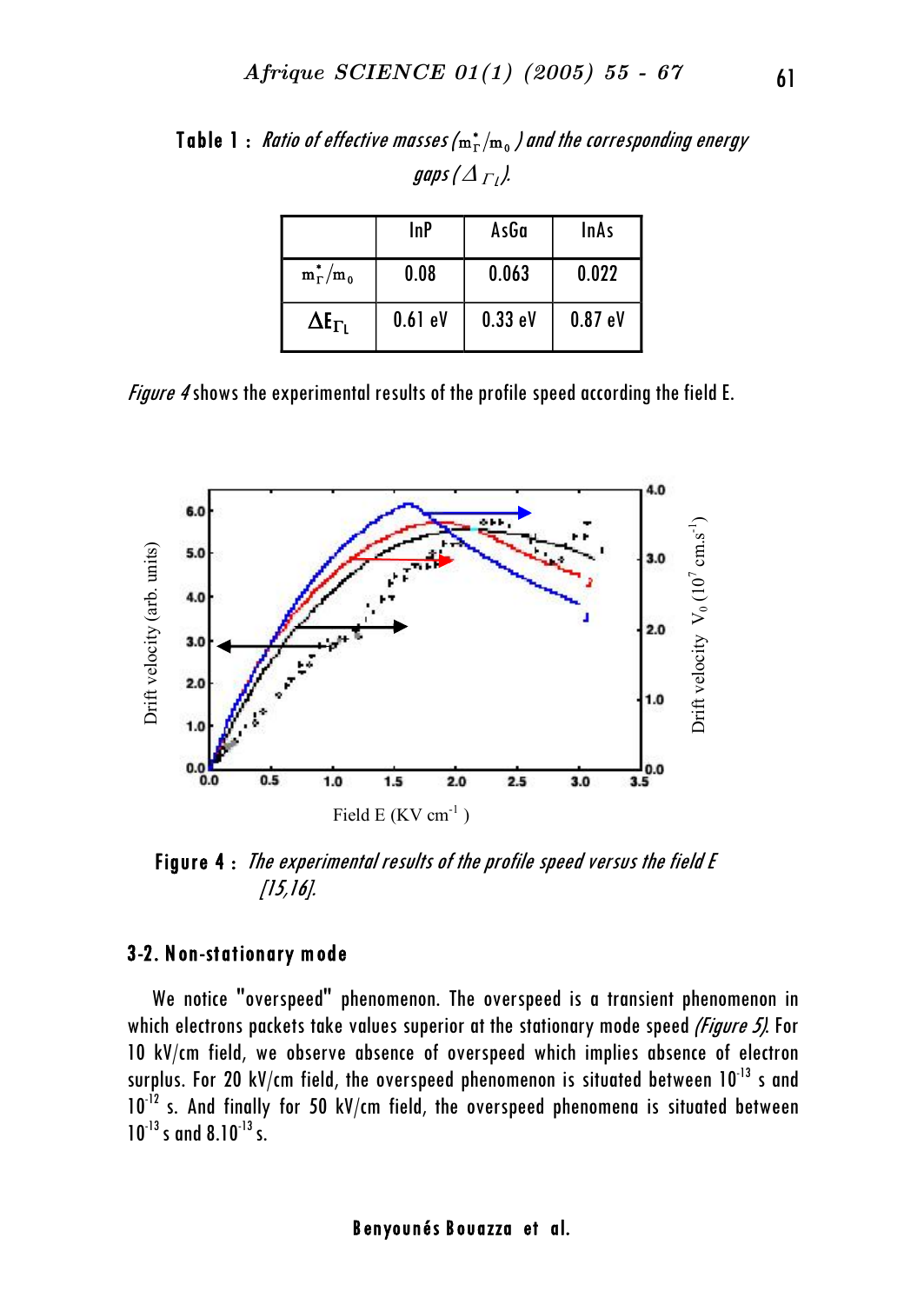

Figure 5: Evolution of speed versus time for various fields E

Consequently we can conclude that there is a reduction in the maximum speed value with the reduction of the applied field. On the other hand when the field increases, the overspeed is shorter.

The role of the overspeed phenomenon is particularly concerned the determination of the performances in frequencies and power of the components carried out from studied material. It is conditioned by the latter, the transfer time of the electrons at a given distance. Therefore we have compared the possibilities offered by InAs regarding to other materials such as GaAs and InP. We have noted that the InAs material represents the phenomenon of overspeed better than those two materials.

#### 3-3. Influence of doping

The effect of doping concentration on the carriers speed is determined by the application of a low field, this effect is illustrated in *Figure 6*. It shows the speed variation according to the field for various concentrations: 10<sup>16</sup> cm<sup>-3</sup>, 10<sup>14</sup> cm<sup>-3</sup> and an intrinsic semiconductor.

The curves are characterized by a reduction in the peak of speed and a small increase in the threshold field, consequently a reduction in mobility appears in low field.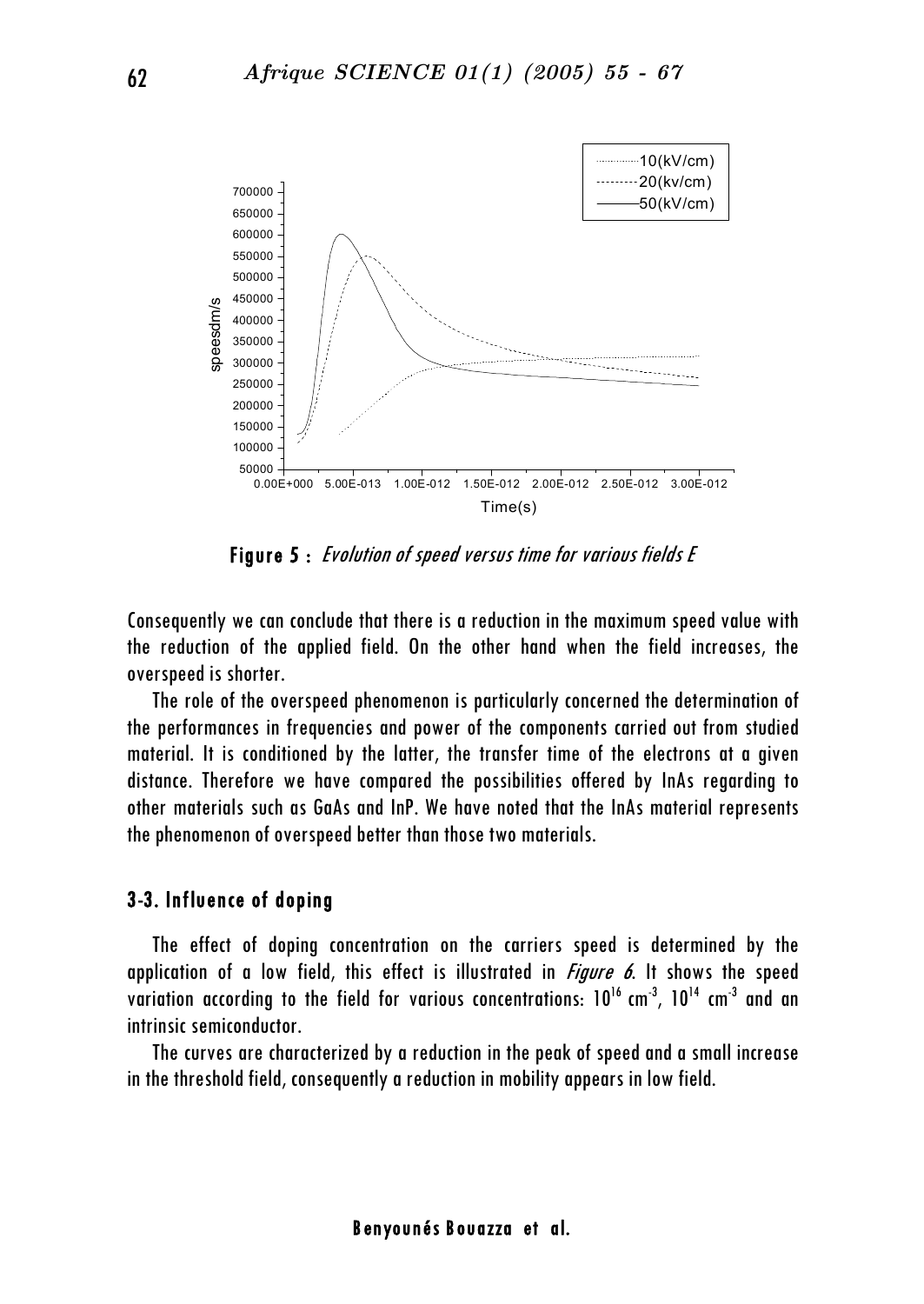

Figure 6: Speed profile according to the field E in InAs for different doping

Therefore it is found that for an intrinsic semiconductor, the threshold field is equal to 2.31 kV/cm corresponding to a speed of 6.77 $\times$ 10<sup>7</sup> cm/s, for the concentration of  $10^{16}$  cm<sup>-3</sup> it is equal to 3.63 kV/cm for a speed of  $4.92 \times 10^7$  cm/s, whereas for concentration of  $10^{14}$  cm<sup>-3</sup> the threshold field is equal to 3.13 kV/cm for a speed of 5.57x10<sup>7</sup> cm/s.

It is explained, the effect of doping is situated in a narrow interval of field and as soon as we beain to apply a strona field, the dopina effect can be nealected because the curves converges [1].

#### 3-4. Influence of temperature

We have follow the variation of speed according to the field for different temperature *(Figure 7)*, it is noted that for 300 K the maximum speed is equal to  $5x10^7$  cm/s for a threshold field of 3.87 kV/cm, whereas for 200 K the threshold field itself shell at 4.08 kV/cm and the speed itself decrease at 3.18x10<sup>7</sup> cm/s, as well as for 77 K the threshold field increases at 5 kV/cm which correspond at a maximum speed of  $2.13 \times 10^{7}$  cm/s.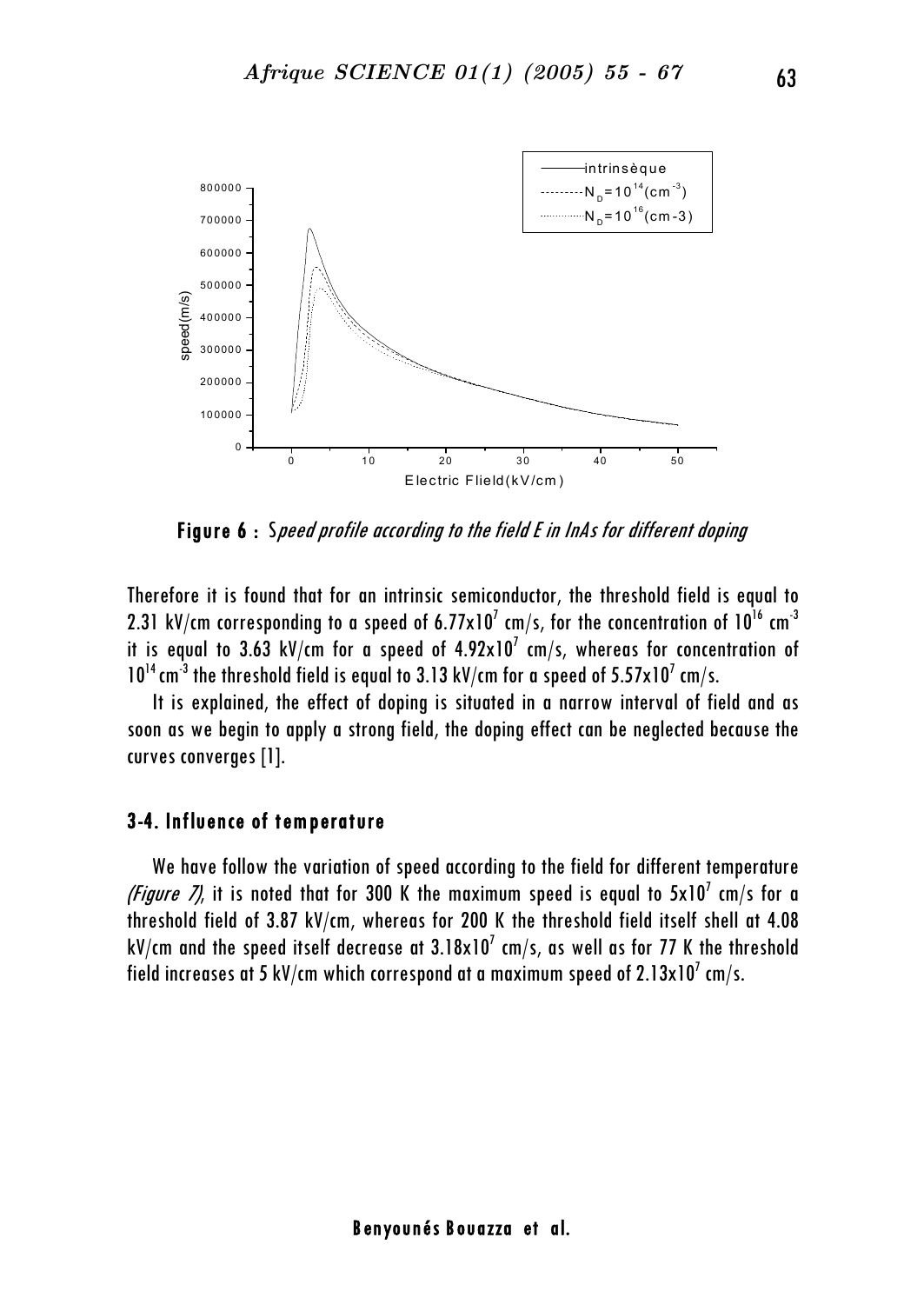

Figure 7: Speed profile according to the field E in InAs for different temperatures.

We can conclude for that speed the temperature has an effect in low field [17]. Finally, the effect of the temperature is alternated for the high fields. It is noticed that the curves converges asymptotically starting from the time we reach high fields.

#### 3-5. Influence of length

We have also studied the behavior of speed according to the field for various lengths of material (Figure 8). The results show that at low field the material length practically does not have an effect on speed.

Once we get a field level above the threshold field, the speed decreases as the length of material is increased. This is due to the fact that when the length increases, the number of carriers also increases, consequently the number of interactions increases and therefore speed decreases.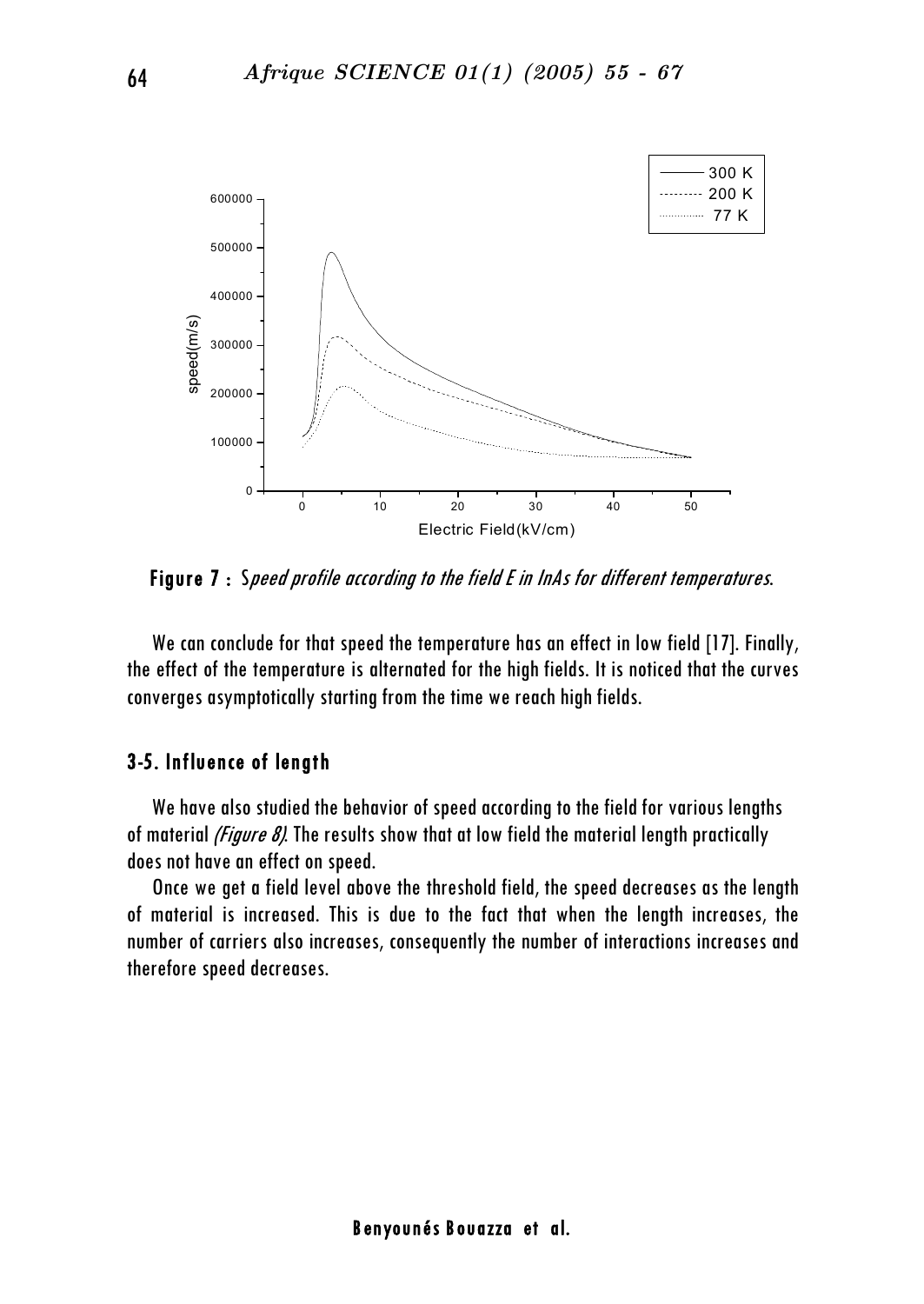

**Figure 8**: Speed profile according to the field E in InAs for various lengths of material

Finally, when we are in conditions of extremely high field, the carrier has a speed not very alternative towards the change of length of material, because even in this condition, we have an asymptotic convergence of the curves.

## 4. Conclusion

We have presented the results obtained by the Monte Carlo method related to the semiconductor material lnAs regarding to speed, energy, effect doping, the temperature and the length of material. The influence of these last three factors is predominant in the case of low field application.

These results are in agreement with the published experimental results, as well as the published numerical results. Simulation by Monte Carlo method constitutes an essential stage towards the knowledge of materials properties. Its flexibility in fact gives a tool adaptable to a great diversity of applications.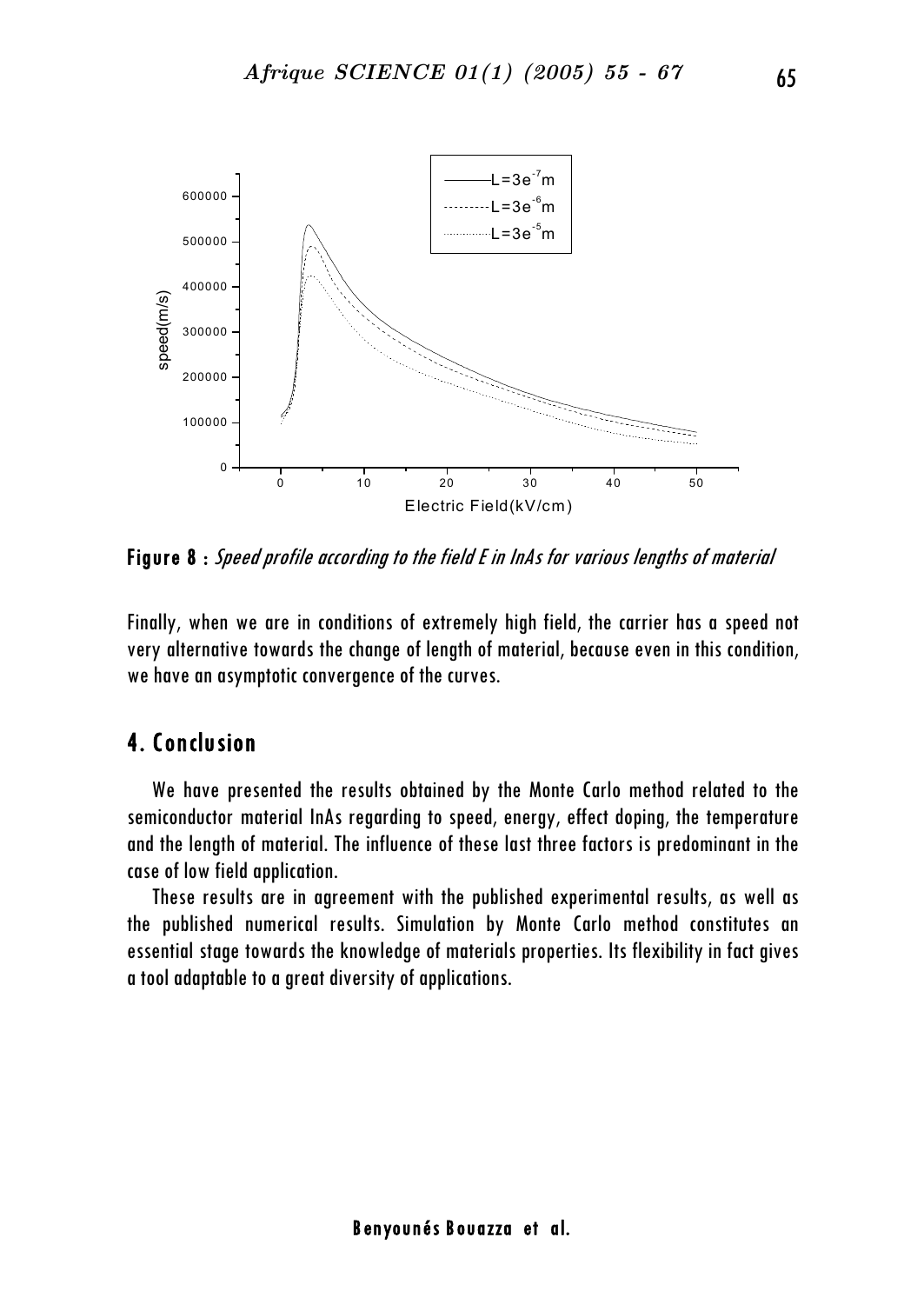## References

- $[1]$  A. Kasynski, "study of the phenomena of transport in semiconductor materials by the Monte Carlo method", thesis of Doctor Engineer (July 1979), University of technical sciences of Lille, France.
- [2] H. Kosina, M. Nedjlkov and S. Selberherr, "A monte carlo method for small signal analysis of the Boltzmann equation", Journal of Applied Physics, Volume 87, Number 9 (May 2000) p?
- [3] M. V. Fischetti, "Monte Carlo simulations in technologically significant semiconductors of the diamond and zinc-blende structures-part I: Homogeneous transport", IEEE Trans. Electron Devices, 38 (1991) 634-648
- [4] W. T. Anderson, "Simulation of Semiconductor Device Failure Mechanisms". Naval research Laboratory, Washington. D.C,2. Fraunhofer Institute, Freiburg, Germany.
- [5] Ch. Köpf, H. Kosina and S. Selberherr, "Physical models for strained and relaxed GalnAs alloys: band structure and low-field transport", Solid St. Electron., 41 (1997) 1139-1152
- $[6]$  K. Kalna, S. Roy, A. Asenov, K. Elgaid and I. Thayne, "RF analysis of aggressively scaled pHEMTs", Device Modelling Group, Department of Electronics & Electrical Engineering, University of Glasgow, Glasgow G12 8LT, Scotland, United Kingdom
- $[7]$  D. Matz, *"Effects of nonparabolicity on non-ohmic transport in InSb and InAs"*,<br>Phys. Rev. 168 (1968) 843-844
- [8] J-L. Thobel, F. Dessenne, R. Fauguembergue, L. Baudry and P. Bourel, "Theoretical study of electron transport in  $In_xGa_{1x}As$  quantum well", KE Singer, red, Gallium Arsenide and related Compounds 1990. Proceeding of the seven-teenth international symposium on Gallium Arsenide and related compounds held in Jersey, Channel Islands, 24-27 September 1990, tm 112 conference series, pp.<br>351-356, Institute of Physics, Bristol Philadelphia New York (1991).
- $[9]$  Jörg Brühach, "Ultrathin InAs/GaAs quantum wells : Electronic structure excitonic *effect and carrier capture",* P.H.D (Janvier 2001), University Eindhoven — ISBN 90-<br>386-1679-1.
- [10] M. Fadel, *« Contribution à l'étude du bruit et du transport en régime d'électrons* chavds dans l'InP v, Thèse 3ème cycle Electronique, Université des Sciences et Techniques du Languedoc, Académie de Montpellier (Juillet 1983).
- [11] C. Jacoboni, P. Lugli, "The Monte Carlo Method for Semiconductor Device **Simulation**", Springer Verlag, Vienna (1989)
- [12] C. Moglestue, "Monte Carlo Simulation of Semiconductor Devices", Chapman & Hall, London (1993)